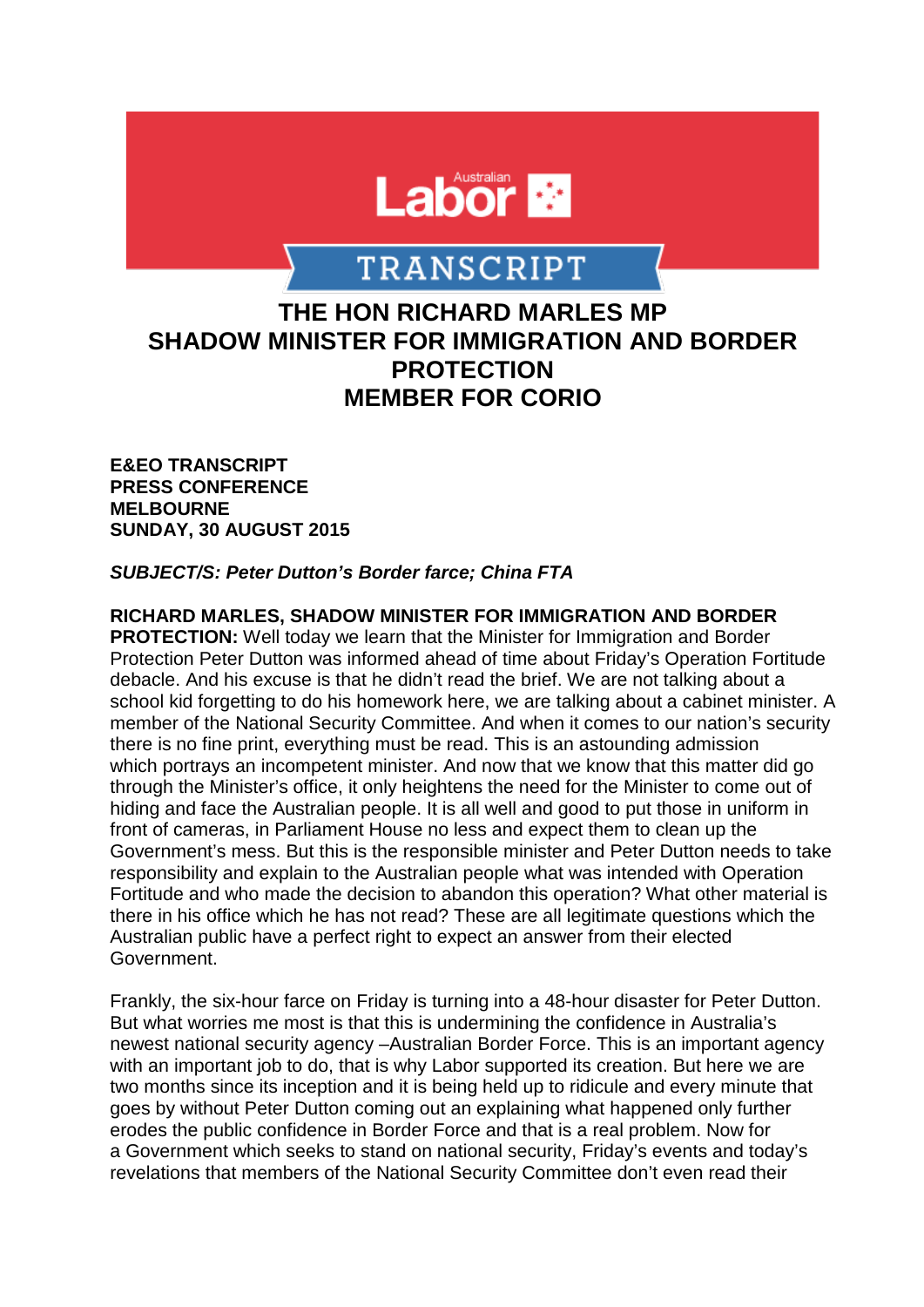briefs, well I've got to say that does not make me feel safe. Now Peter Dutton may feel that he can stay in hiding until the caravan moves on, if that's his view he has got another thing coming because we are going to continue to ask the ever growing list of questions which are being raised by this incident and the Australian public expect answers to this and it is imperative that Peter Dutton stands up today and gives the Australian people the answers they expect.

**REPORTER:** Why did it take Labor so long to realise or speak out when it was clear that a lot of the community where questioning whether checking people's visas on the streets was appropriate?

**MARLES:** Well firstly, we did speak out on Friday as this was happening.

**REPORTER:** Bill Shorten at that time did say that he was just hopeful the action was to try and protect Australian laws and to make sure that people were not overstaying their visas, that is not questioning the powers.

**MARLES:** Well, our first reaction was one of disbelief, that this could be so and we sought an explanation from the Government as to what they were doing, an explanation that we continue to seek today and that is what we said on the day. There is obviously a legitimate role for Australian Border Force to make they are cracking down on visa fraud and we would obviously support that, but a circumstance where what you have is a proposition which is that officials of ABF stand up in strategic locations in Melbourne CBD and ask people, who ever comes across their path is absolutely astounding. Now we need to know whether or not that's actually what was intended or this was an appalling piece of communication which ultimately led to this operation being abandoned, but they are precisely the questions we need to have answers to from the Government today.

**REPORTER:** The Government does say it was clumsily worded press release so just explain what it is exactly you want answered.

**MARLES:** Let's be clear what we have heard, or who we have heard from is the Commissioner of Australian Border Force, we've got a minister who has been in hiding. The Minister hasn't said a word since Friday. They need to explain exactly what was intended with Operation Fortitude. The Minister needs to explain exactly who made the decision to abandon this operation. How has this all come to pass and what other material is there in his office today which he hasn't read? These are the critical question which the Minister himself has to answer, not put those in uniform in front of a camera, but for him to come out and explain what has happened here.

**REPORTER:** The Greens are saying that the Minister should consider his position and resign, would you agree with those thoughts?

**MARLES:** Well look ultimately that is a matter for the Prime Minister, but a good start would be if the Minister actually turned up to work and face the Australian people and have the courage to do that, and explain what has happened here.

**REPORTER:** On the free trade agreement with China, are you demanding that the Government renegotiate that FTA with China?